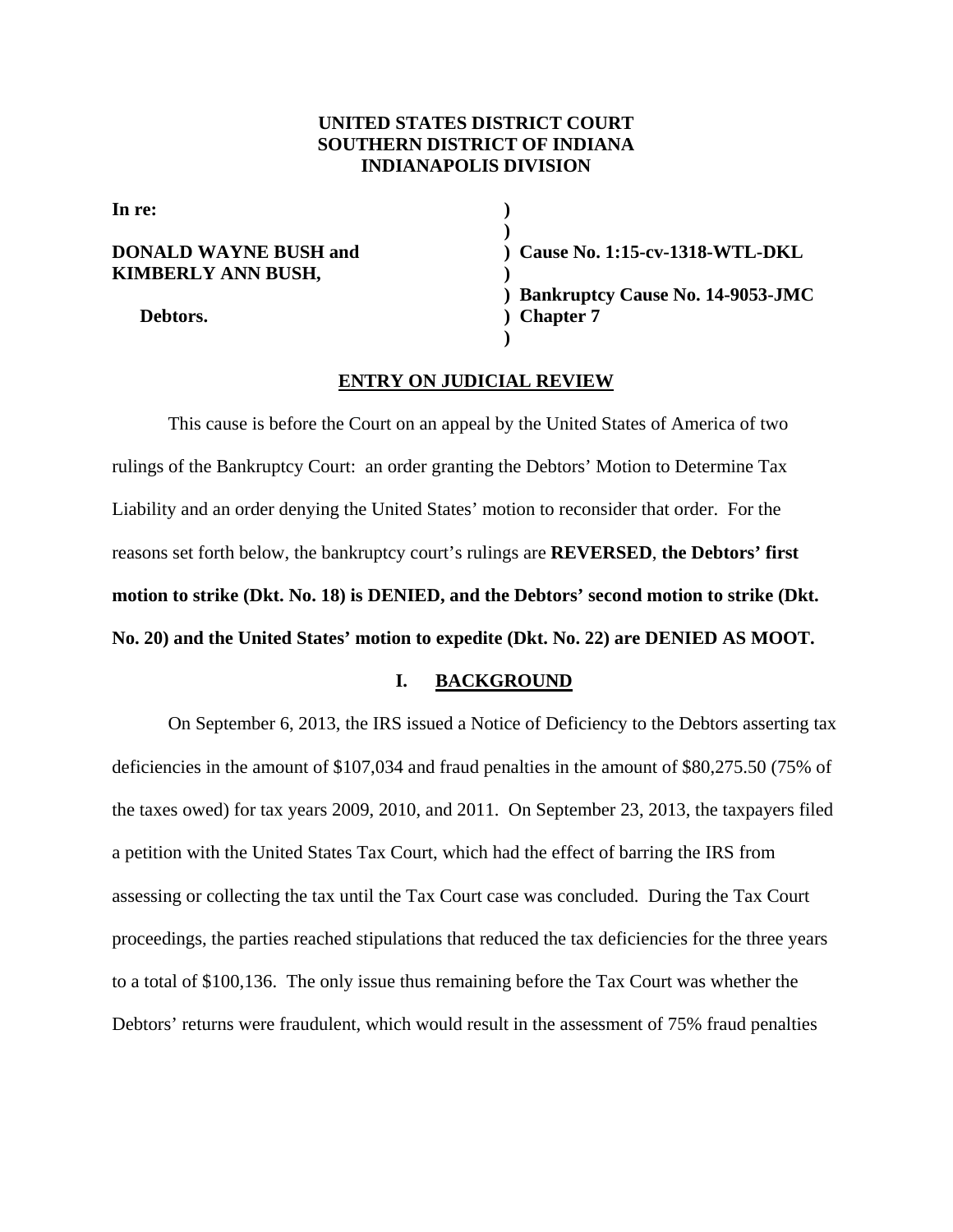under IRC § 6663(a), or negligent, which would result in the assessment of 20% penalties under IRC § 6662(a).

On September 30, 2014, the morning the Tax Court trial was scheduled to begin, the Debtors filed a Chapter 13 bankruptcy petition, which automatically stayed the commencement of the Tax Court trial. In response, the United States filed an emergency motion to lift the automatic stay. The United States' motion was denied by the Bankruptcy Court.

The Debtors filed their schedules of assets and liabilities on October 14, 2014, listing assets worth \$308,748.00 and liabilities of \$281,750. The liabilities did not include federal and state taxes; the Debtors listed the amount of these liabilities as "unknown," but noted that the federal tax liability was "\$100,000ish."

 On October 15, 2014, the Debtors filed a Notice of Conversion to Chapter 7. The next day, the IRS filed a Proof of Claim, which was objected to by the Debtors and which was amended several times over the course of the next several months. As noted above, the parties eventually stipulated that the amount of taxes owed by the Debtors (excluding any penalties and interest) was \$100,136.

 In the meantime, on December 28, 2014, the Debtors filed a Motion to Determine Tax Liability pursuant to 11 U.S.C. § 505 ("§ 505 motion"). The Debtors stated in the motion that because they believed they would be able to reach an agreement with the IRS with regard to the amount of tax owed, the primary dispute was whether the IRS was entitled to the 75% tax penalty it sought. Accordingly, they asked the Bankruptcy Court to "establish that IRS is owed the tax, but not the fraud penalty."

 The Bankruptcy Court issued the Debtors a general discharge on March 16, 2015. This lifted the automatic stay and permitted the Tax Court proceeding to resume. The Tax Court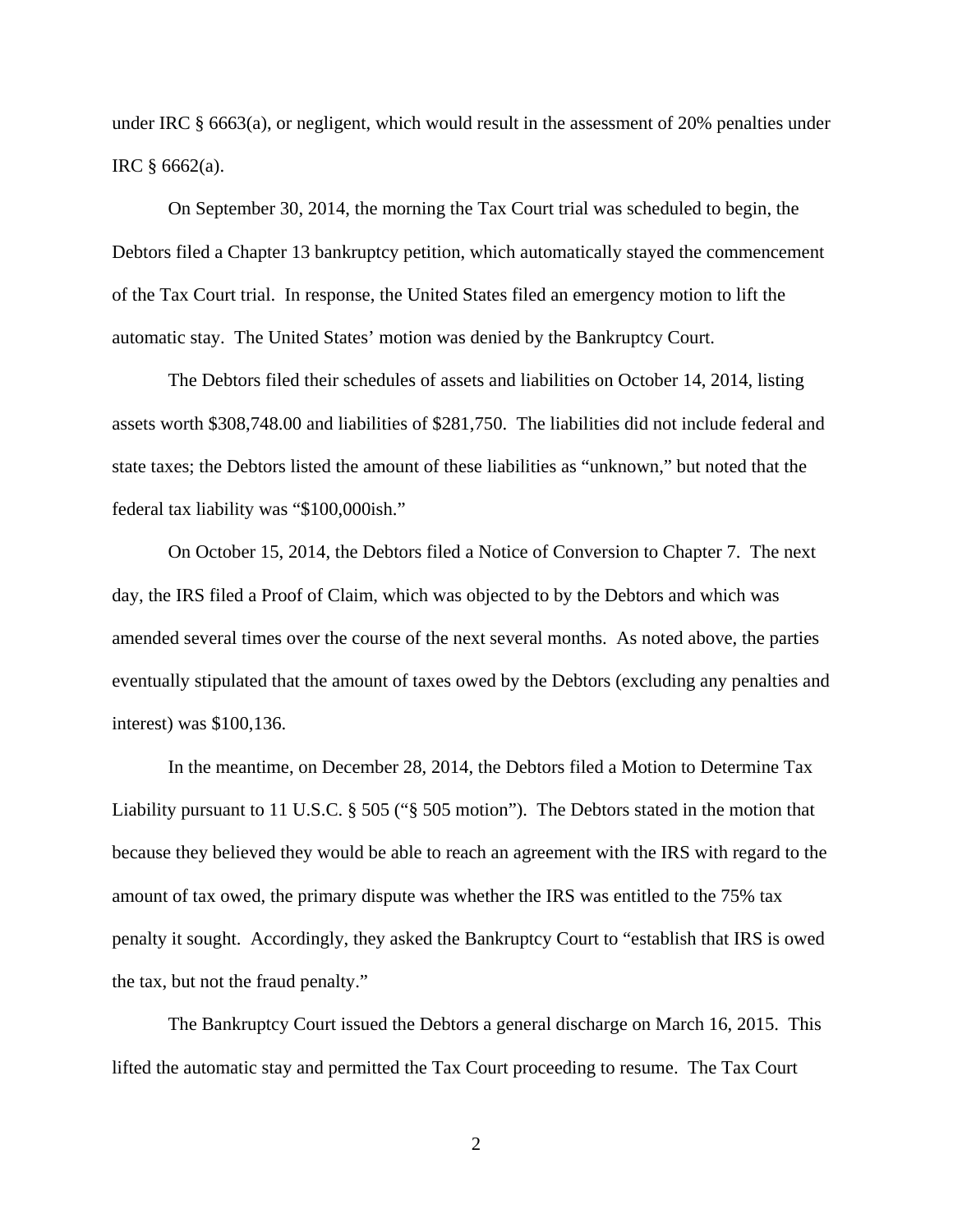scheduled a trial for October 2015. This trial eventually was continued to permit resolution of this appeal.

 The United States responded to the Debtors' § 505 Motion on May 19, 2015, asking that the Bankruptcy Court dismiss the motion for lack of jurisdiction or, alternatively, that the Bankruptcy Court abstain from deciding the tax issue in favor of allowing it to proceed before the Tax Court. After the motion was fully briefed and a hearing was held, the Bankruptcy Court granted the Debtors' § 505 Motion; it also denied the United States' subsequent motion to reconsider that ruling. The United States filed a Notice of Appeal and a Motion for Leave to Appeal those rulings, which this Court granted. The issues presented are now ripe for this Court's review.

#### **II. PRELIMINARY MATTERS**

 There are three ancillary motions to resolve before turning to the merits of the United States' appeal. First, the Debtors move to strike the United States' reply brief as untimely. As the United States correctly points out, the Debtors' calculation of the date the reply brief was due failed to account for the additional three days "for mailing" that are added pursuant to Fed. R. Bankr. P. 9006(f). The reply brief was not late, and the motion to strike (Dkt. No. 18) is **DENIED**.

 Next, the Debtors have moved to strike the declaration of the Trustee that was attached to the United States' reply brief because it is not part of the Record on Appeal. As it is not necessary for the Court to consider that declaration in ruling on this appeal, the motion to strike (Dkt. No. 20) is **DENIED AS MOOT**.

 Finally, the United States filed a Request to Expedite Decision and Statement Regarding Oral Argument (Dkt. No. 22). The Court has determined that oral argument is not necessary, as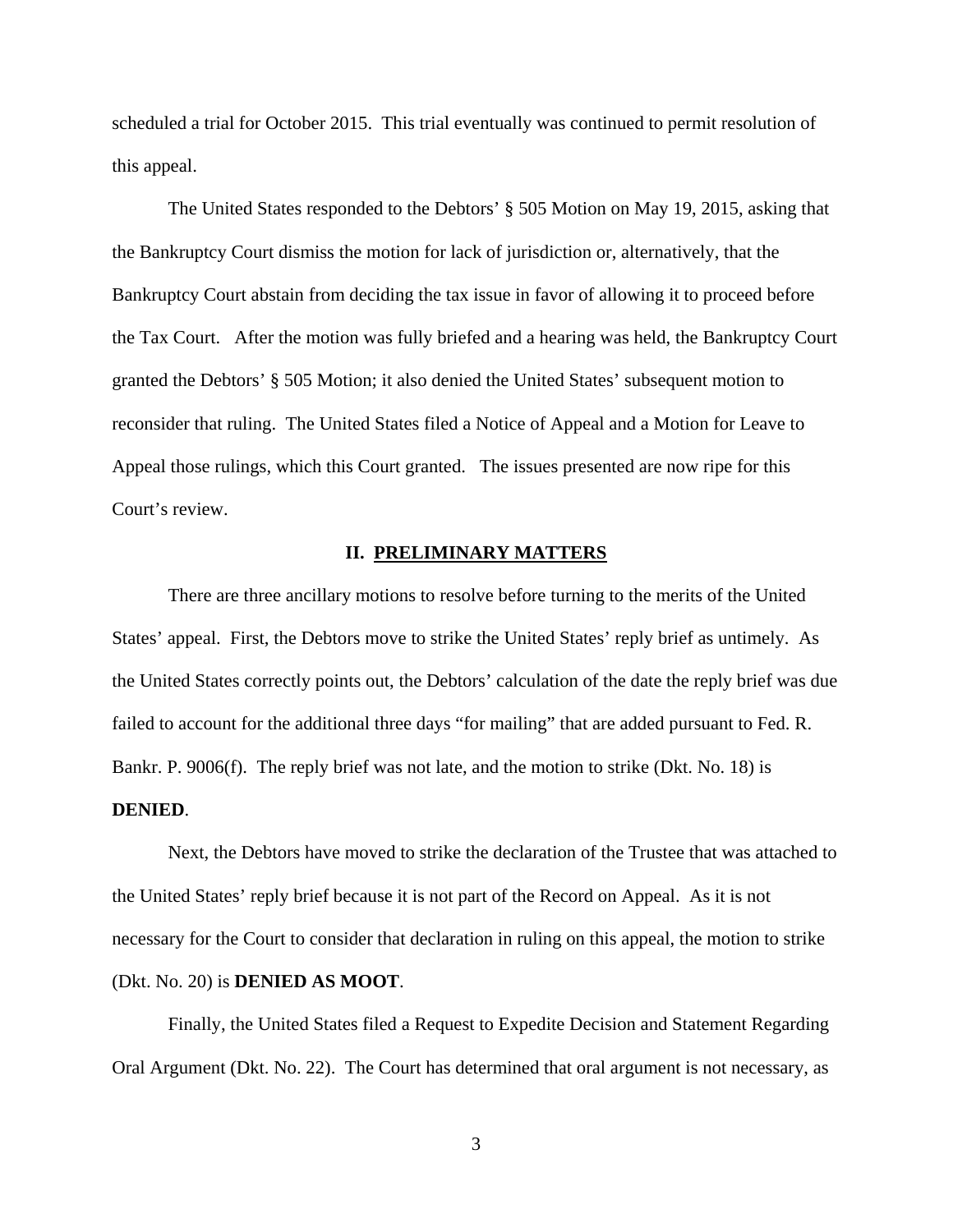the parties have thoroughly briefed the relevant issues. The request to expedite is **DENIED AS MOOT**.

## **III. DISCUSSION**

 The United States argues that the Bankruptcy Court erred when it found that it had jurisdiction to determine the amount of the Debtors' tax penalties or, alternatively, that the Bankruptcy Court should have abstained from making that determination in favor of permitting the Tax Court proceeding to go forward. When reviewing a decision of the Bankruptcy Court, conclusions of law made by the Bankruptcy Court are reviewed de novo, *In re Jepson*, 816 F.3d 942, 944 (7th Cir. 2016), while a Bankruptcy Court's decision whether to abstain is reviewable only for an abuse of discretion, *Matter of U.S. Brass Corp.*, 110 F.3d 1261, 1268 (7th Cir. 1997) (citations omitted).

 "The jurisdiction of the bankruptcy courts, like that of other federal courts, is grounded in, and limited by, statute." *Celotex Corp. v. Edwards*, 514 U.S. 300, 307 (1995). Pursuant to 28 U.S.C.A. § 1334(b), bankruptcy jurisdiction is limited to "civil proceedings arising under title 11, or arising in or related to cases under title 11." *Id*. The Debtors, citing *In re Luongo*, 295 F.3d 323 (5th Cir. 2001), argue that the statute pursuant to which their motion is brought, 11 U.S.C. § 505, independently grants bankruptcy courts jurisdiction to decide the tax liability of a debtor.<sup>1</sup> While it is true that some courts have so held, the Court disagrees that § 505 permits a bankruptcy court to exercise jurisdiction over matters that do not otherwise satisfy 28 U.S.C.A. § 1334, the statute that establishes bankruptcy jurisdiction. *See In re Johnston*, 484 B.R. 698, 712 (Bankr. S.D. Ohio 2012) (holding that § 505 is not an independent grant of jurisdiction) (citing

 $\frac{1}{1}$ <sup>1</sup>The Debtors cite to language in IRS Publication 508 that they believe supports their position. Even assuming that the Debtors' reading of the publication is correct, subject matter jurisdiction obviously cannot be created by the "admission" of a party.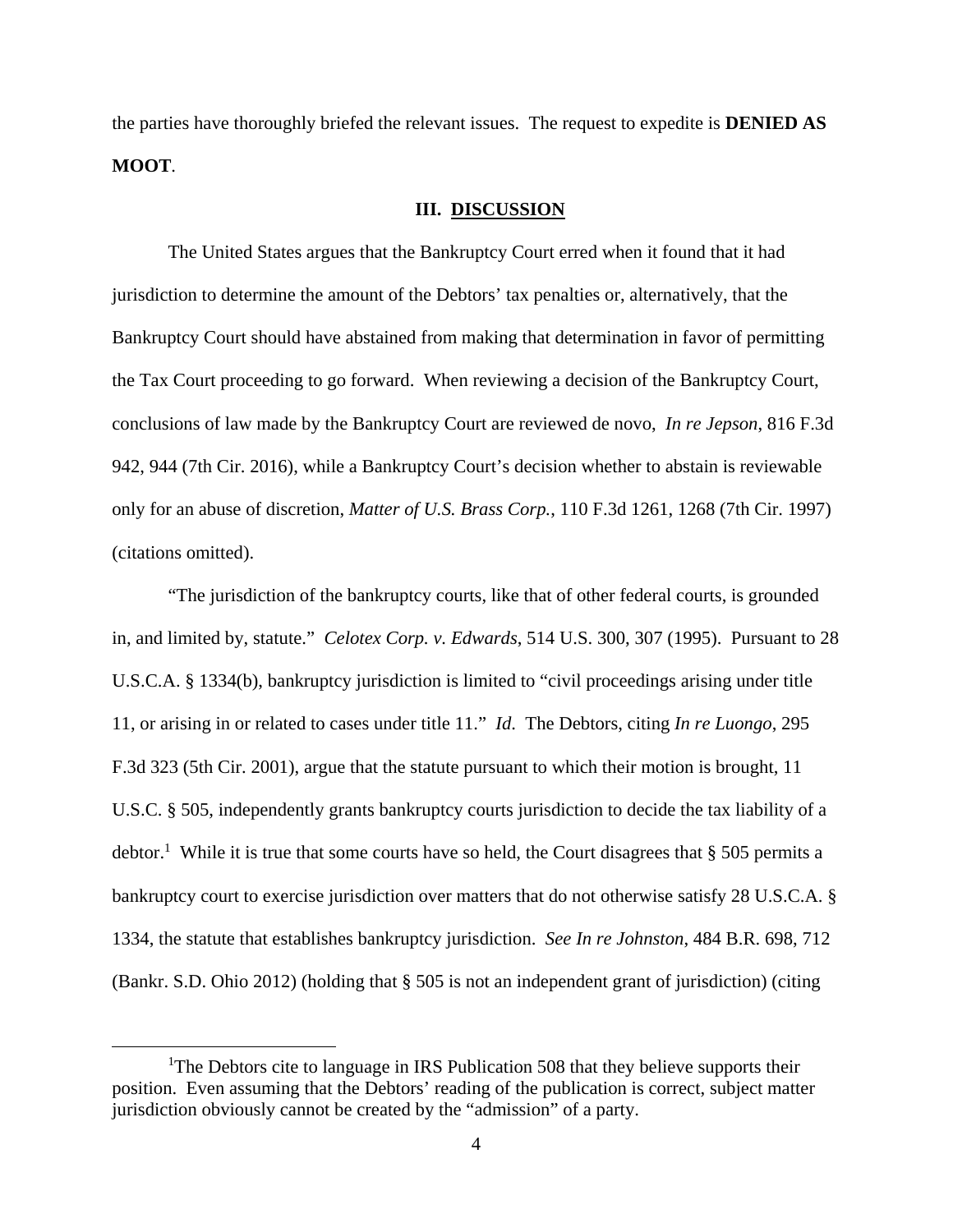*In re Swain*, 437 B.R. 549, 562 (Bankr. E.D. Mich. 2010) and *United States v. Zelles (In re CNS, Inc.)*, 255 B.R. 198, 201 (N.D. Ohio 2000), but noting the contrary holdings of other courts). Accordingly, the question is whether the Debtors' § 505 motion is a "civil proceeding[] arising under title 11, or arising in or related to [a case] under title 11."

 The determination of the amount of tax penalties owed by the Debtors clearly does not satisfy "arising in" jurisdiction, which are "administrative matters that arise *only* in bankruptcy cases." *In re Repository Techs., Inc.*, 601 F.3d 710, 719 (7th Cir. 2010). However, the Debtors argue that the matter "arises under title 11" because 11 U.S.C.A. § 505(a)(1) provides that, with exceptions not applicable here, a bankruptcy court "may determine the amount or legality of ... any fine or penalty relating to a tax." Since § 505 is a provision in title 11, and they have filed a motion pursuant to § 505 asking the Bankruptcy Court to determine the amount of a tax penalty, the Debtors assert that their request "arises under" Title 11.

 Courts are divided on the question of whether proceedings under § 505 "arise under" Title 11. While the Debtors correctly cite *In re UAL Corp.*, 336 B.R. 370 (Bankr. N.D. Ill. 2006), in support of their position that "[t]he determination of tax liability provided for by § 505(a) 'arises under' the Bankruptcy Code" and therefore is a "core proceeding," and the Court recognizes that other courts have reached the same conclusion, the Court disagrees. The Seventh Circuit has defined proceedings "arising under Title 11" in the context of determining whether a proceeding is "core":

A proceeding is core under section 157 if it invokes a substantive right provided by title 11 or if it is a proceeding that, by its nature, could arise only in the context of a bankruptcy case.

*Diamond Mortgage Corp. of Illinois v. Sugar*, 913 F.2d 1233, 1239 (7th Cir. 1990) (quoting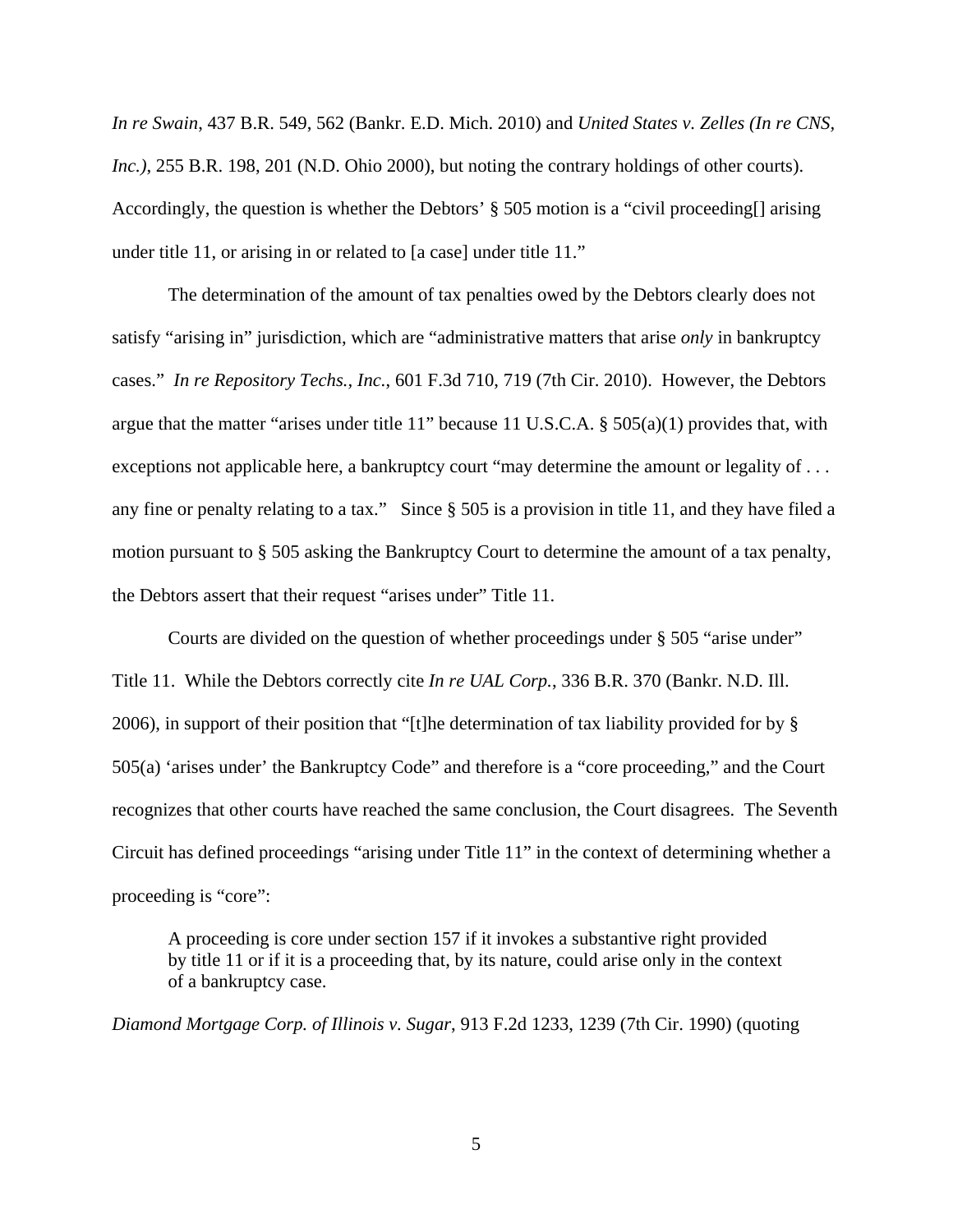*Barnett v. Stern,* 909 F.2d 973, 981 (7th Cir. 1990)). By filing their motion under § 505, the Debtors are not invoking a "substantive right" under that statute, but rather a procedural one: They are seeking to have a substantive question of law that arises under the Internal Revenue Code decided by means of a procedure provided for by Title 11. Accordingly, the § 505 motion does not "arise under" Title 11.

 That leaves the question of "related to" jurisdiction. The Seventh Circuit takes a more narrow view of "related to" jurisdiction than many other courts, holding that "a case is 'related' to a bankruptcy when the dispute affects the amount of property for distribution [i.e., the debtor's estate] or the allocation of property among creditors." *Matter of FedPak Sys., Inc.*, 80 F.3d 207, 213–14 (7th Cir. 1996). The United States argues that the dispute over the amount of tax penalties owed by the Debtors in this case does not satisfy this definition because "[d]etermination of the amount of the tax penalties cannot affect the amount of property available for distribution to creditors (or create a surplus for the debtors) because the penalties are subordinated to all other prepetition claims and the estate has insufficient assets to reach the penalties." Dkt. No. 14 at 30. In other words, the amount of property available for distribution to creditors from the estate will be the same whether the Debtors owe 20% negligence penalties or 75% fraud penalties, because there is no scenario under which funds from the estate will be used to satisfy the penalties.

 The Court agrees with the United States that the § 505 motion cannot be "related to" the bankruptcy case for jurisdiction purposes unless its resolution will affect the amount of money available to distribute to creditors from the estate. The Debtors note repeatedly that whether a surplus might exist in the estate but for any tax penalties has not yet been decided and assert that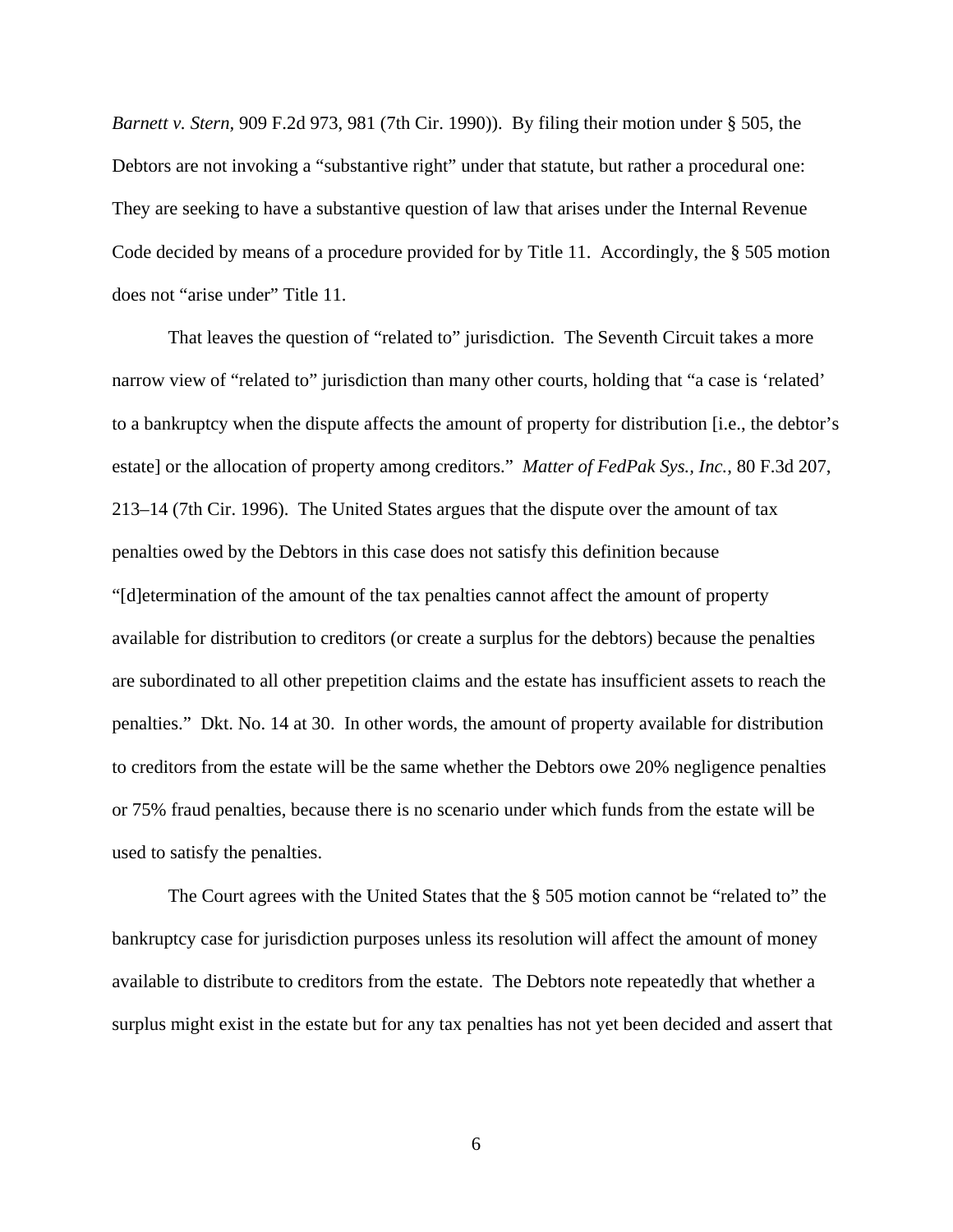"a strong possibility remains that a surplus exists." Dkt. No. 15 at 14 n.4. Their only explanation for this assertion is the following passage from their brief:

In the Debtors' case here, there is a reasonable possibility of a surplus. Debtors sought a determination of the amount and dischargeability of the tax debts, including penalties and interest. The Bankruptcy Court has the penalty and interest issue under advisement . . . and has not yet made a determination. A determination by the Bankruptcy Court that penalties and interest are discharged would result in IRS' claim being approximately \$107,000.00. Debtors' house alone (\$118,000 based on realtor.com) can satisfy that debt. That discharge would free up assets in excess of all creditor claims. There are still more than \$20,000 in other assets that the Trustee will have, providing a surplus to the Debtors.

Dkt. No. 15 at 26. This argument ignores the fact that over \$60,000 in claims have been made against the estate by creditors other than the IRS. *See* Dkt. No. 8-2 at 15-19 (Claims Registry Summary). $^2$  The Debtors do not suggest that any of those claims will not be allowed and payable out of the estate, nor do they dispute that those claims will have priority over any tax penalties that are not discharged by the Bankruptcy Court. Taking the Debtors' argument at face value and assuming that the house will generate enough to satisfy the \$107,000 nondischargeable<sup>3</sup> tax obligation, the "more than \$20,000 in other assets" that the Debtors assert will be available in the estate clearly are not sufficient to satisfy over \$60,000 in claims and any administrative costs. Given the fact that the record cannot support a finding that any tax penalties will be paid from the estate, it is irrelevant to the administration of the estate how much those tax penalties are. Accordingly, that determination is not "related to" the bankruptcy, and the Bankruptcy Court lacked jurisdiction to make it. Assuming some or all of those penalties are not dischargeable, the Debtors clearly have an interest in how much they are; they simply are not

 $\frac{1}{2}$ <sup>2</sup>It is unnecessary for the Court to take judicial notice of this fact, as requested by the United States, or to consider the declaration submitted by the United States along with its reply brief, to which the Debtors object, inasmuch as the claims registry is part of the appellate record.

<sup>&</sup>lt;sup>3</sup>While the Debtors originally asserted that the underlying taxes were dischargeable, they eventually "consented" to them being "nondischargeable and priority." Dkt. No. 8 at 563.